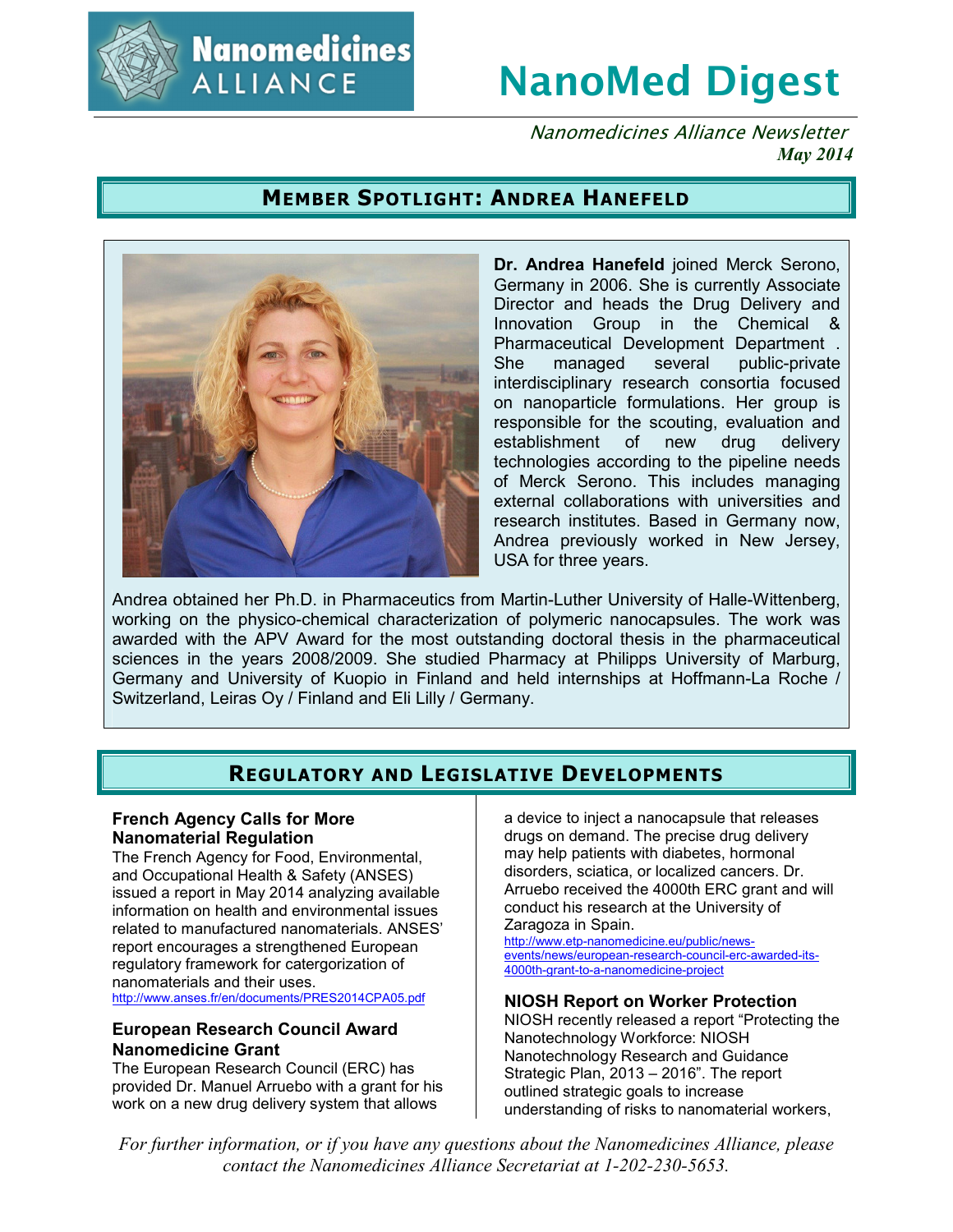support the creation of guidance materials for education about risks and risk management, support epidemiological studies for nanomaterials workers, and promote national and international adherence to nanomaterial risk guidance.

http://www.cdc.gov/niosh/docs/2014-106/pdfs/2014-106.pdf

## **EU Consultation on Nanomaterial Transparency**

The European Commission is launching an "impact assessment" to identify the best way to implement regulatory oversight of nanomaterials and nanomaterial products, as well as transparency for the public. The European Commission has simultaneously launched a public consultation to learn stakeholder views on publicly available knowledge about commercialized nanomaterials. http://ec.europa.eu/DocsRoom/documents/5282/attachments

/1/translations/en/renditions/native

# **REVIEWS AND OTHER PUBLICATIONS OF INTEREST**

**Silicon nanograss based impedance biosensor for label free detection of rare metastatic cells among primary cancerous colon cells, suitable for more accurate cancer staging.** Biosensors and Bioelectronics, Vol. 59, pp. 151 – 159, May 2014. Mohammad Abdolahad, Hani Shashaani, Mohsen Janmaleki, Shams Mohajerzadeh.

http://www.sciencedirect.com/science/article/pii/S095656631 4001699

**Nanoprobe-based genetic testing.** Nanotoday, May 2014. Yanbing Zu, Min-Han Tan, Balram Chowbay, Soo Chin Lee, Hiling Yap, Ming Ta Michael Lee, Liang-Suei Lu, Chun-Ping Chang, Jackie Y. Ying.

http://www.sciencedirect.com/science/article/pii/S174801321 4000486

#### **Folding graft copolymer with pendant drug segments for co-delivery of anticancer**

**drugs.** Biomaterials, May 2014. Wanyi Tai, Ran Mo, Yue Lu, Tianyue Jiang, Zhen Gu. http://www.sciencedirect.com/science/article/pii/S014296121 400547X

#### **High-Resolution Microtubule Structures Reveal the Structural Transitions in αβ-**

**Tubulin upon GTP Hydrolysis.** Cell, Vol. 157, Issue 5, pp. 1117 – 1129, May 2014. Gregory M. Alushin, Gabriel C. Lander, Elizabeth H. Kellogg, Rui Zhang, David Baker, Eva Nogales. http://www.cell.com/cell/abstract/S0092-8674(14)00483-8

#### **Multi-enzyme complexes on DNA scaffolds capable of substrate channelling with an artificial swinging arm.** Nature

Nanotechnology, May 2014. Jinglin Fu, Yuhe Renee Yang, Alexander Johnson-Buck, Minghui Liu, Yan Liu, Nils G. Walter, Neal W. Woodbury, Hao Yan.

http://www.nature.com/nnano/journal/vaop/ncurrent/full/nnan o.2014.100.html

**Pen-on-Paper Approach Toward the Design of Universal Surface Enhanced Raman Scattering Substrates.** Small, May 2014. Lakshminarayana Polavarapu, Andrea La Porta, Sergey M. Novikov, Marc Coronado-Puchau, Luis M. Liz-Marzán. http://onlinelibrary.wiley.com/doi/10.1002/smll.201400438/full

**Single-Molecule Reconstruction of Oligonucleotide Secondary Structure by Atomic Force Microscopy.** Small, April 2014. Alice Pyne, Ruth Thompson, Carl Leung, Debdulal Roy, Bart W. Hoogenboom. http://onlinelibrary.wiley.com/doi/10.1002/smll.201400265/ab stract?systemMessage=Wiley+Online+Library+will+be+disru pted+Saturday%2C+7+June+from+10%3A00- 15%3A00+BST+%2805%3A00- 10%3A00+EDT%29+for+essential+maintenance

**A self-reconfiguring metamorphic nanoinjector for injection into mouse zygotes.** Review of Scientific Instruments, Vol. 85, May 2014. Quentin T. Aten, Brian D. Jensen, Sandra H. Burnett, Larry L. Howell. http://scitation.aip.org/content/aip/journal/rsi/85/5/10.1063/1. 4872077

**In vivo endothelial siRNA delivery using polymeric nanoparticles with low molecular weight.** Nature Nanotechnology, May 2014. James E. Dahlman, Carmen Barnes, Omar Khan, Aude Thiriot, Siddharth Jhunjunwala, Taylor E. Shaw, Yiping Xing, Hendrik B. Sager, Gaurav Sahay, Lauren Speciner, Andrew Bader, Roman L. Bogorad, Hao Yin, Tim Racie, Yizhou Dong, Shan Jiang, Danielle Seedorf, Apeksha Dave, Kamaljeet S. Sandu, Matthew J. Webber, Tatiana Novobrantseva, Vera M. Ruda, Abigail K. R. Lytton-Jean, Christopher G. Levins, Brian Kalish, Dayna K. Mudge, Mario Perez, Ludmila Abezgauz, Partha Dutta, Lynelle Smith, Klaus Charisse, Mark W. Kieran, Kevin Fitzgerald, Matthias Nahrendorf, Dganit Danino,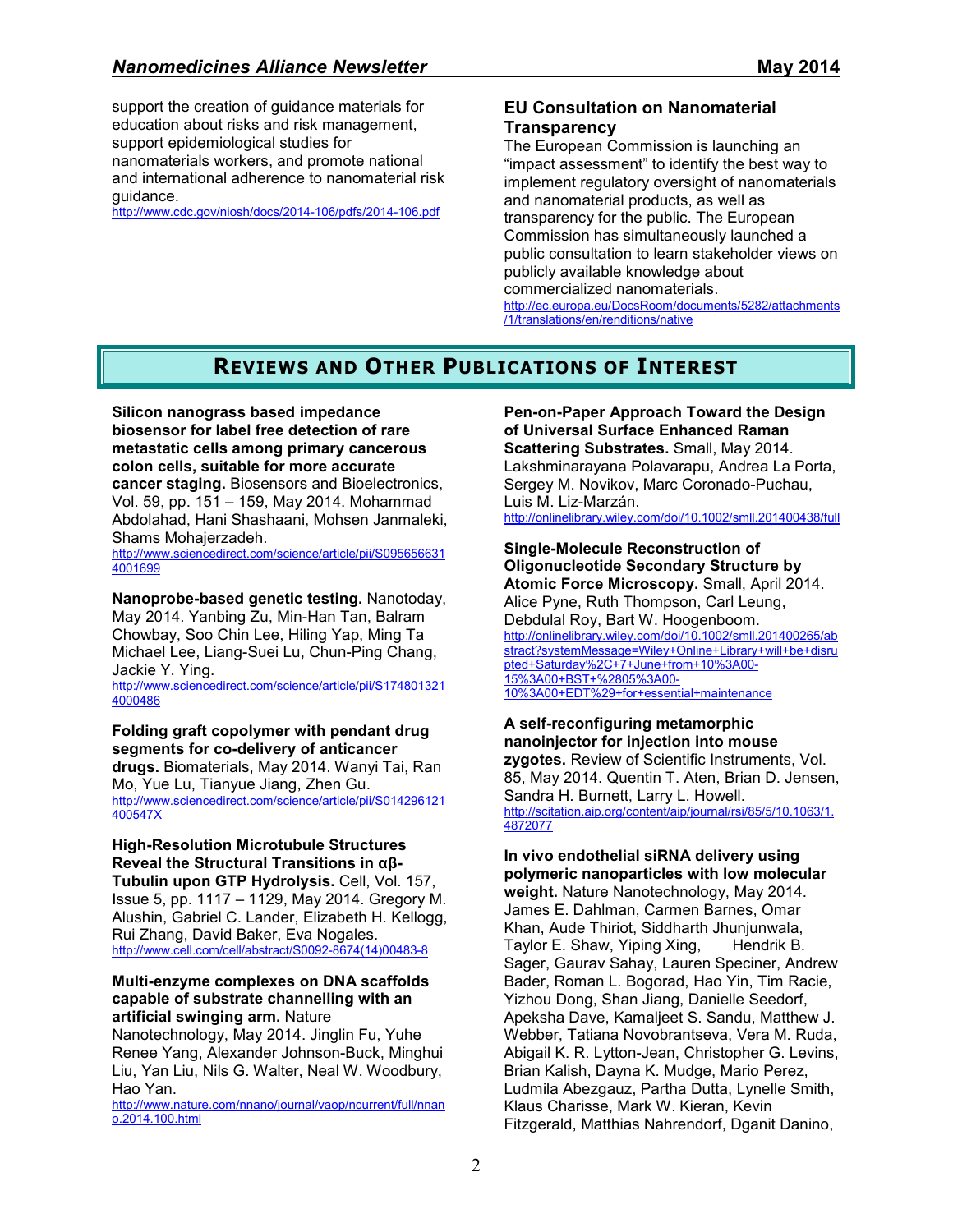Rubin M. Tuder, Ulrich H. von Andrian, Akin Akinc, Dipak Panigrahy, Avi Schroeder, Victor Kotelianski, Robert Langer, Daniel G. Anderson. http://www.nature.com/nnano/journal/vaop/ncurrent/full/nnan o.2014.84.html

**Hydrogel-Mediated Direct Patterning of Conducting Polymer Films with Multiple Surface Chemistries.** Advanced Materials, Vol. 28, Issue 18, pp. 2782 – 2787, May 2014. SooHyun Park, Guang Yang, Nrutya Madduri, Mohammad Reza Abidian, Sheereen Majd. http://onlinelibrary.wiley.com/doi/10.1002/adma.201306093/a bstract;jsessionid=D099957591C209C909AD25FE43AE88A 2.f03t02

## **Enhanced Anticancer Efficacy by ATP-Mediated Liposomal Drug Delivery.**

Angewandte Chemie, Vol. 126, Issue 23, pp. 5925 – 5930. Ran Mo, Tianyue Jiang, Zhen Gu. http://onlinelibrary.wiley.com/doi/10.1002/ange.201400268/a bstract

# **Tunable Protease-Activatable Virus**

**Nanonodes.** ACS Nano, Vol. 8, Issue 5, pp. 4740 – 4746, May 2014. Justin Judd, Michelle L. Ho, Abhinav Tiwari, Eric J. Gomez, Christopher Dempsey, Kim Van Vliet, Oleg A. Igoshin, Jonathan J. Silberg, Mavis Agbandje-McKenna, Junghae Suh.

http://pubs.acs.org/doi/abs/10.1021/nn500550q

#### **Probing Exchange Pathways in One-Dimensional Aggregates with Super-Resolution Microscopy.** Science, Vol. 344, No. 6183, pp. 491 – 495, May 2014. Lorenzo Albertazzi, Daan van der Zwaag, Christianus M. A. Leenders, Robert Fitzner, Remco W. van der Hofstad, E. W. Meijer.

http://www.sciencemag.org/content/344/6183/491

#### **Mass-spectrometry-based draft of the human proteome.** Nature, Vol. 509, pp. 582 – 587, May 2014. Mathias Wilhelm, Judith Schlegl, Hannes Hahne, Amin Moghaddas Gholami, Marcus Lieberenz, Mikhail M. Savitski, Emanuel Ziegler, Lars Butzmann, Siegfried Gessulat, Harald Marx, Toby Mathieson, Simone Lemeer, Karsten Schnatbaum, Ulf Reimer, Holger Wenschuh, Martin Mollenhauer, Julia Slotta-Huspenina, Joos-Hendrik Boese, Marcus Bantscheff, Anja Gerstmair, Franz Faerber, Bernhard Kuster. http://www.nature.com/nature/journal/v509/n7502/full/nature 13319.html

#### **Transmembrane voltage potential of somatic cells controls oncogene-mediated**

**tumorigenesis at long-range.** Oncotarget, May 2014. Brook T. Chernet, Michael Levin.

http://www.impactjournals.com/oncotarget/index.php?journal =oncotarget&page=article&op=view&path[]=1935&path[]=26 70

**Fluorogenic probes for live-cell imaging of the cytoskeleton.** Nature Methods, May 2014. Gražvydas Lukinavičius, Luc Reymond, Elisa D'Este, Anastasiya Masharina, Fabian Göttfert, Haisen Ta, Angelika Güther, Mathias Fournier, Stefano Rizzo, Herbert Waldmann, Claudia Blaukopf, Christoph Sommer, Daniel W Gerlich, Hans-Dieter Arndt, Stefan W Hell, Kai Johnsson. http://www.nature.com/nmeth/journal/vaop/ncurrent/full/nmet h.2972.html

**Structural basis for protein-RNA recognition in telomerase.** Nature Structural and Molecular Biology, Vol. 21, pp. 507 – 512, May 2014. Jing Huang, Andrew F Brown, Jian Wu, Jing Xue, Christopher J Bley, Dustin P Rand, Lijie Wu, Rongguang Zhang, Julian J-L Chen, Ming Lei. http://www.nature.com/nsmb/journal/v21/n6/full/nsmb.2819.h tml

**A semi-synthetic organism with an expanded genetic alphabet.** Nature, Vol. 509, pp. 385 – 388, May 2014. Denis A. Malyshev, Kirandeep Dhami, Thomas Lavergne, Tingjian Chen, Nan Dai, Jeremy M. Foster, Ivan R. Corrêa, Floyd E. Romesberg.

http://www.nature.com/nature/journal/v509/n7500/full/nature 13314.html

**Modeling the mitochondrial cardiomyopathy of Barth syndrome with induced pluripotent stem cell and heart-on-chip technologies.** Nature Medicine, Vol. 20, pp. 616 – 623, May 2014. Gang Wang, Megan L McCain, Luhan Yang, Aibin He, Francesco Silvio Pasqualini, Ashutosh Agarwal, Hongyan Yuan, Dawei Jiang, Donghui Zhang, Lior Zangi, Judith Geva, Amy E Roberts, Qing Ma, Jian Ding, Jinghai Chen, Da-Zhi Wang, Kai Li, Jiwu Wang, Ronald J A Wanders, Wim Kulik, Frédéric M Vaz, Michael A Laflamme, Charles E Murry, Kenneth R Chien, Richard I Kelley, George M Church, Kevin Kit Parker, William T Pu.

http://www.nature.com/nm/journal/v20/n6/full/nm.3545.html

## **In vivo modulation of hypoxia-inducible signaling by topographical helix mimetics.**

Proceedings of the National Academy of Sciences, Vol. 111, No. 21, pp. 7531 – 7536, May 2014. Brooke Bullock Lao, Ivan Grishagin, Hanah Mesallati, Thomas F. Brewer, Bogdan Z. Olenyuk, Paramjit S. Arora. http://www.pnas.org/content/111/21/7531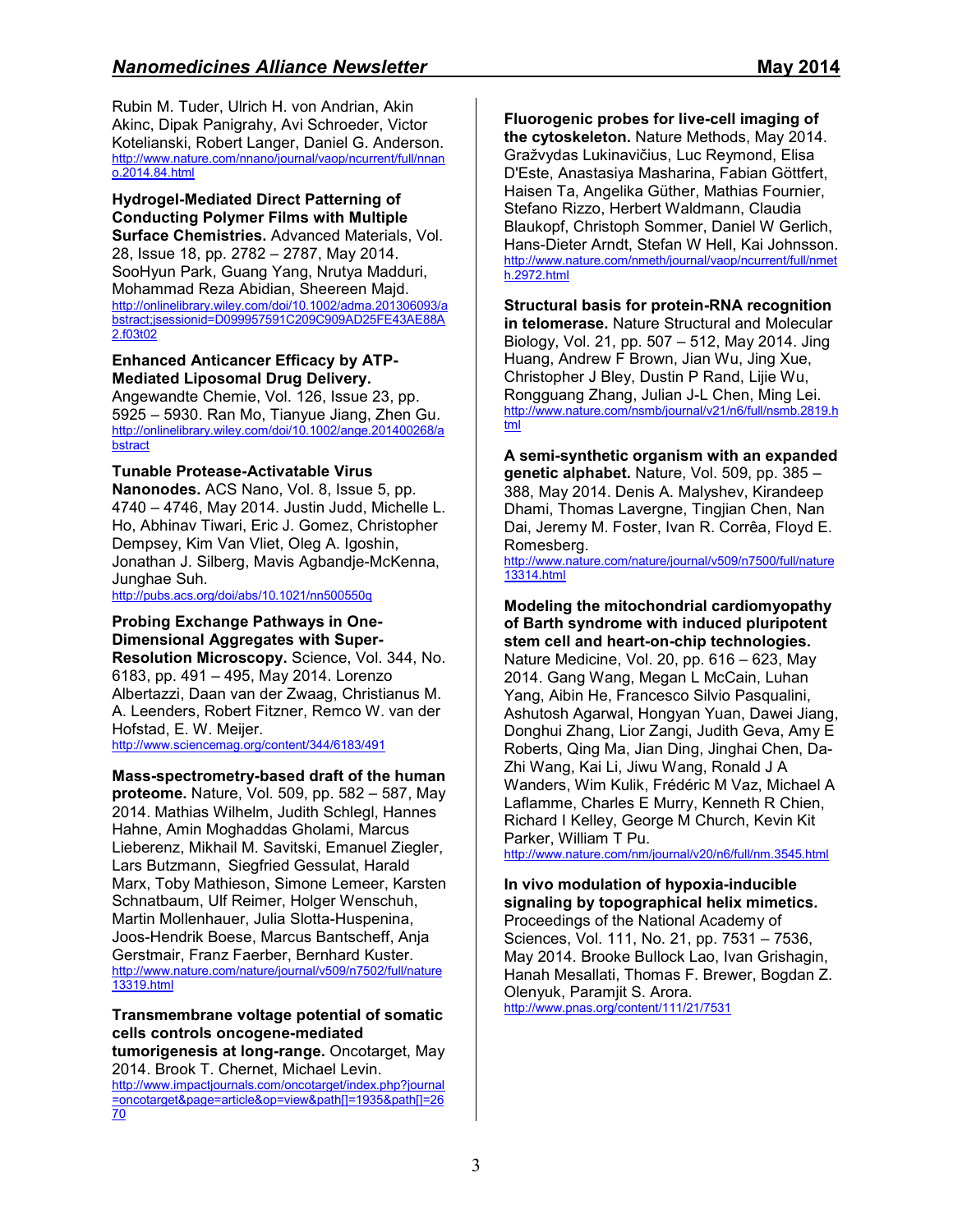# **CONFERENCES AND WORKSHOPS**

#### **5th International Conference on Advanced Nanomaterials, July 2 – 4, 2014, Aveiro, Portugal**

**Nanobiomaterials** Drug delivery Tissue engineering Nanoimaging Health impact http://anm2014.com/topics.php

#### **11th International Conference on Nanosciences and Nanotechnologies, July 8**

**– 11, 2014, Thessalonica, Greece** Nanofabrication Self-assembly and self-organization Clinical Applications Nanobiotechnology http://www.nanotexnology.com/index.php?option=com\_conte

nt&view=article&id=48&Itemid=54

# **NANOSMAT Conference, September 8 – 11,**

**2014, Dublin, Ireland**  Drug delivery **Diagnostics** Imaging **Biosensors Biomarkers Biomaterials** http://www.nanosmat-conference.com/default.asp

#### **Physical Chemistry of Functionalized Biomedical Nanoparticles, September 17 – 19, 2014, Bristol, UK**  Magnetic nanoparticles In vivo targeting http://www.rsc.org/conferencesandevents/rscconferences/fd/ fd175/index.asp?utm\_content=chemistryconf&utm\_source=non-rscwebsite&utm\_medium=link&utm\_campaign=mkt-eet-fd175 **ETP Nanomedicines Annual Event 2014, October 15 – 16, 2014, San Sebastian, Spain**

Nanomedicine developments Diagnostics & imaging Nanotherapeutics Regenerative medicine Clinical interface Toxicology & Characterization http://www.etp-nanomedicine.eu/public/newsevents/events/etp-nanomedicine-annual-event-2014-1/etpnannual-event-2014-programme

## **Trends in Nanotechnology International Conference, October 27 – 31, 2014,**

**Barcelona, Spain**  Nanofabrication tools Nanoscale integration **Toxicity** Regulation Nanobiotechnology http://www.tntconf.org/2014/topics.php?conf=14

#### **Proteins and Nanoparticles @ Membrances 2014, 19 – 22 October, 2014, Julich, Germany Nanoparticles**

Biological systems http://www.fz-juelich.de/ics/ics-2/EN/Leistungen/ConferencesAndWorkshops/Particles@ Membranes/\_node.html